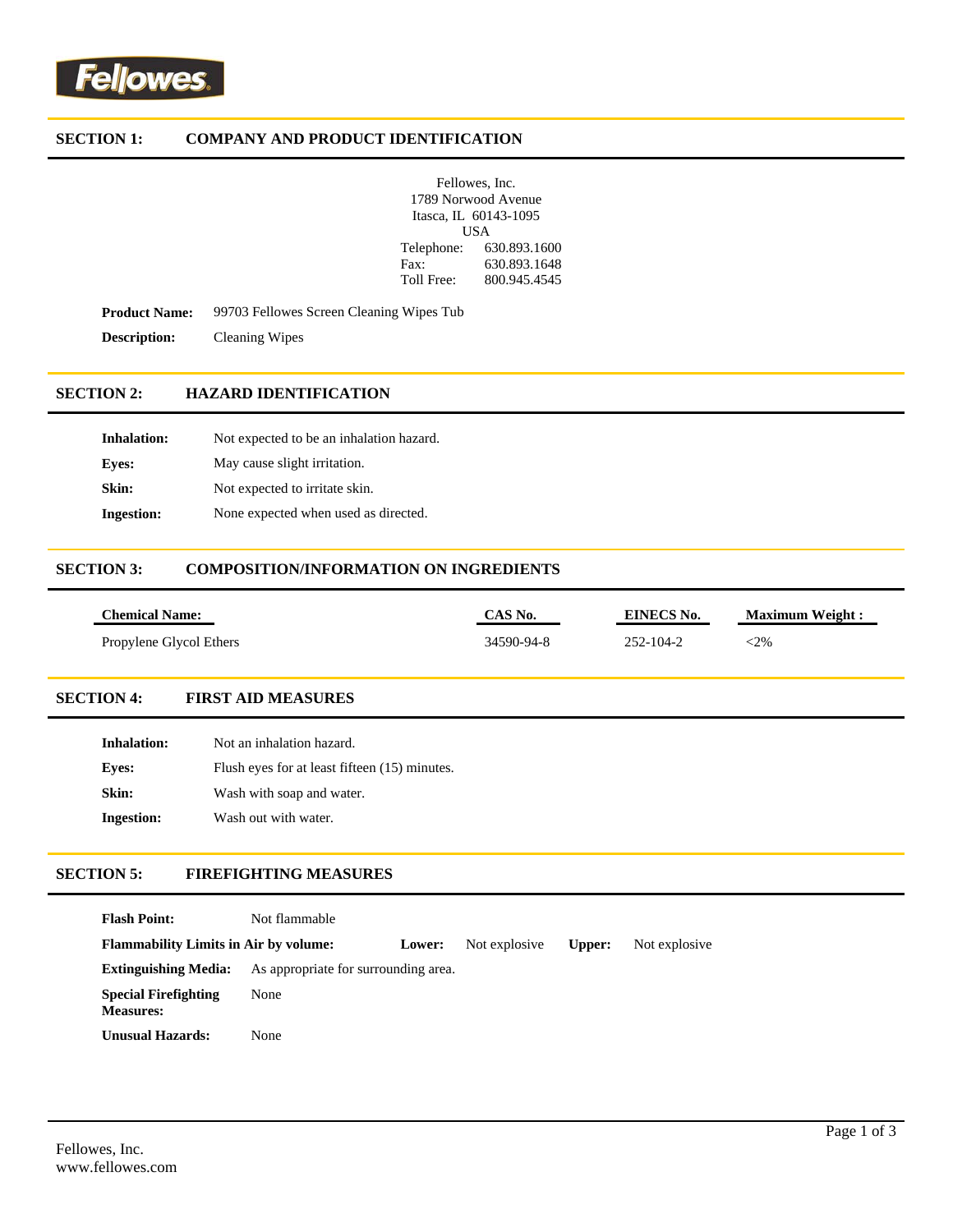

## **SECTION 6: ACCIDENTAL RELEASE MEASURES**

Wash spill with water.

# **SECTION 7: HANDLING AND STORAGE**

**Handling:** No special handling requirements. **Storage:** No special storage requirements.

#### **SECTION 8: EXPOSURE CONTROLS/PERSONAL PROTECTION**

| <b>Eves and Face:</b> | None necessary when product is used as intended.      |
|-----------------------|-------------------------------------------------------|
| Clothing:             | No special protective clothing when used as intended. |
| <b>Respiratory:</b>   | None necessary when product is used as intended.      |
| <b>Ventilation:</b>   | Normal ventilation is adequate.                       |

#### **SECTION 9: PHYSICAL AND CHEMICAL PROPERTIES**

| <b>Boiling Point:</b>       | Appoximately 212 F (100C)     |
|-----------------------------|-------------------------------|
| <b>Evaporation Rate:</b>    | Not determined                |
| <b>Specific Gravity:</b>    | $\sim$ 1                      |
| <b>Solubility in Water:</b> | Highly soluble                |
| Appearance/Odor:            | Colorless liquid; slight odor |

## **SECTION 10: STABILITY AND REACTIVITY**

| Stable:                          | Stable         |
|----------------------------------|----------------|
| <b>Conditions to Avoid:</b>      | None known     |
| <b>Chemical Incompatibility:</b> | None known     |
| <b>Hazardous Decomposition:</b>  | None known     |
| <b>Polymerization:</b>           | Will not occur |

### **SECTION 11: TOXICOLOGICAL INFORMATION**

Not listed on NTP, OSHA, or IARC.